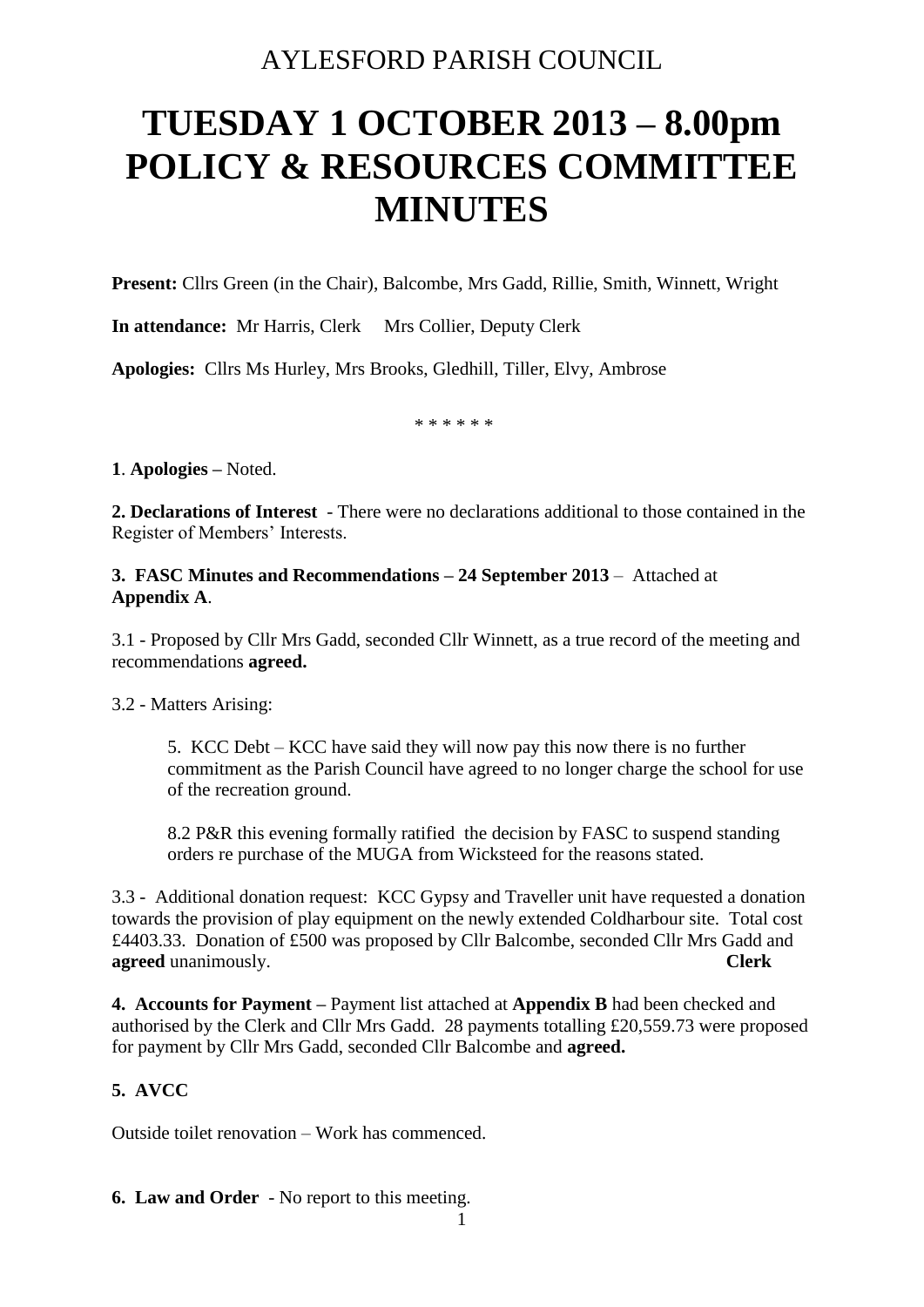# **7. Eccles Car Parks**

New proposed car park – Trenport solicitors are awaiting clarification regarding one strip of land affected. Clerk has reviewed the file and introduced himself to Shirley Boards at Trenport asking for up to date info. Clerk has also contacted the Council's solicitor dealing with the matter for advice on dealing with the covenant on the land required for the access. It was noted that the planning permission for the change of use expires August 2014.

#### **8. Council Policy on Further Allotment Site/Recreational Land**

Land beyond Yoakley Land – Cllrs Balcombe and Base have asked Tracey Crouch MP to contact KCC regarding their refusal to part with this land for recreational purposes. Acknowledgement from Tracey received. Awaiting KCC's response to her.

# **9. Council Policy on Recreation Ground Use**

Signage for all sites – Logo concepts.

Clerk has sought professional advice on design and has been offered a service to provide three concepts with the opportunity to amend the subsequent design four times at a cost of £320. It was proposed by Cllr Winnett, seconded Cllr Balcombe, that this expenditure be **agreed. Clerk**

#### **10. Rugby Club/Netball League -** No report to this meeting.

#### **11**. **Flood Defences**

Awaiting contact from the Environment Agency following the two public exhibitions relating to the proposed Property Level Protection scheme.

#### **12**. **Parish Council Website**

New Clerk and Councillor details added together with latest Council minutes. Clerk meeting with Clive Stanley re future website maintenance later this week.

#### **13. Noticeboards**

New boards installed at A20/Teapot Lane junction and BBH Hallsfield Road.

#### **14. Staffing Committee**

14.1 - Staffing - New Clerk, Neil Harris, commenced work on 16 September 2013.

Janet Collier, Acting Clerk will continue her enhanced role until end of September to allow for an induction period. Janet returns to Deputy Clerk, three days a week this week and is on holiday next week. She was thanked again for her efforts during the Clerk vacancy.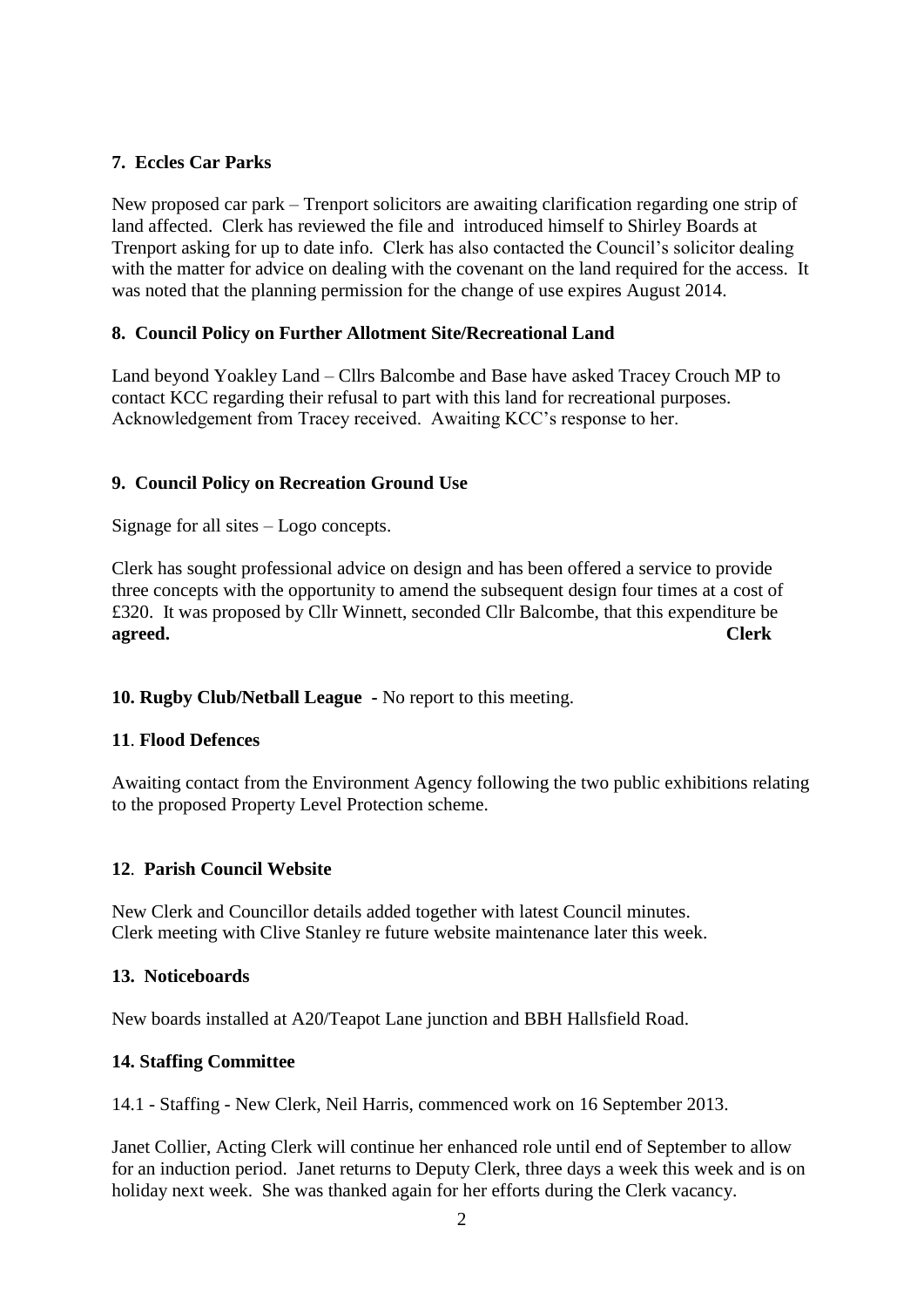Michelle Rumble, Finance Officer, has returned from 6 week sick leave period.

14.2 – Christmas Holiday period – Proposed office closure Friday 27 December in line with TMBC. **Agreed.** It was proposed by Cllr Green, seconded Cllr Balcombe that this be classed as a non-working day for which staff due to work are not required to take leave. **Agreed.**

14.3 – Christmas Bonus Payment 2013 – It was proposed by Cllr Mrs Gadd, seconded Cllr Green that a Christmas bonus payment of £150 each be paid to all staff members in their December 2013 salaries. **Agreed.**

# **15. TMBC Joint Standards Committee**

Agreement to terms of reference for the Joint Committee. Cllr Elvy to be asked to review these. **Clerk**

Nomination of Cllr Elvy as APC's representative **agreed.** TMBC to be informed. **Clerk**

#### **16. TMBC Parish Partnership Panel**

Agenda items by 17 October. Meeting date 14 November. Noted. Cllr Balcombe to attend.

#### **17. Council Vacancies**

Vacancies still exist as follows:

1 Walderslade; 3 Aylesford South; 1 Eccles

#### **18. Next Council Meeting due 15 October 2013 at Church Hall, Eccles**

Date of the next Council meeting on P&R agenda to decide whether or not to cancel the Council meeting due in two weeks time. If meeting is cancelled cheque lists and committee minutes/actions would need to be approved by correspondence with silence indicating consent.

It was **agreed** the meeting will take place.

#### **19. Any Other Business/Correspondence**

19.1 – Aylesford Rugby Club Vice President Lunch – 12 October 2013. Presentation of defibrillator in memory of Andrew Flindell. Family, staff and councillor representatives will be in attendance.

19.2 – Action with Communities in Rural Kent – Annual Meeting 17 October – 5.30pm – East Brabourne. Noted.

19.3 –Parish Office kitchen sink has had to have new taps. Invoice to follow.